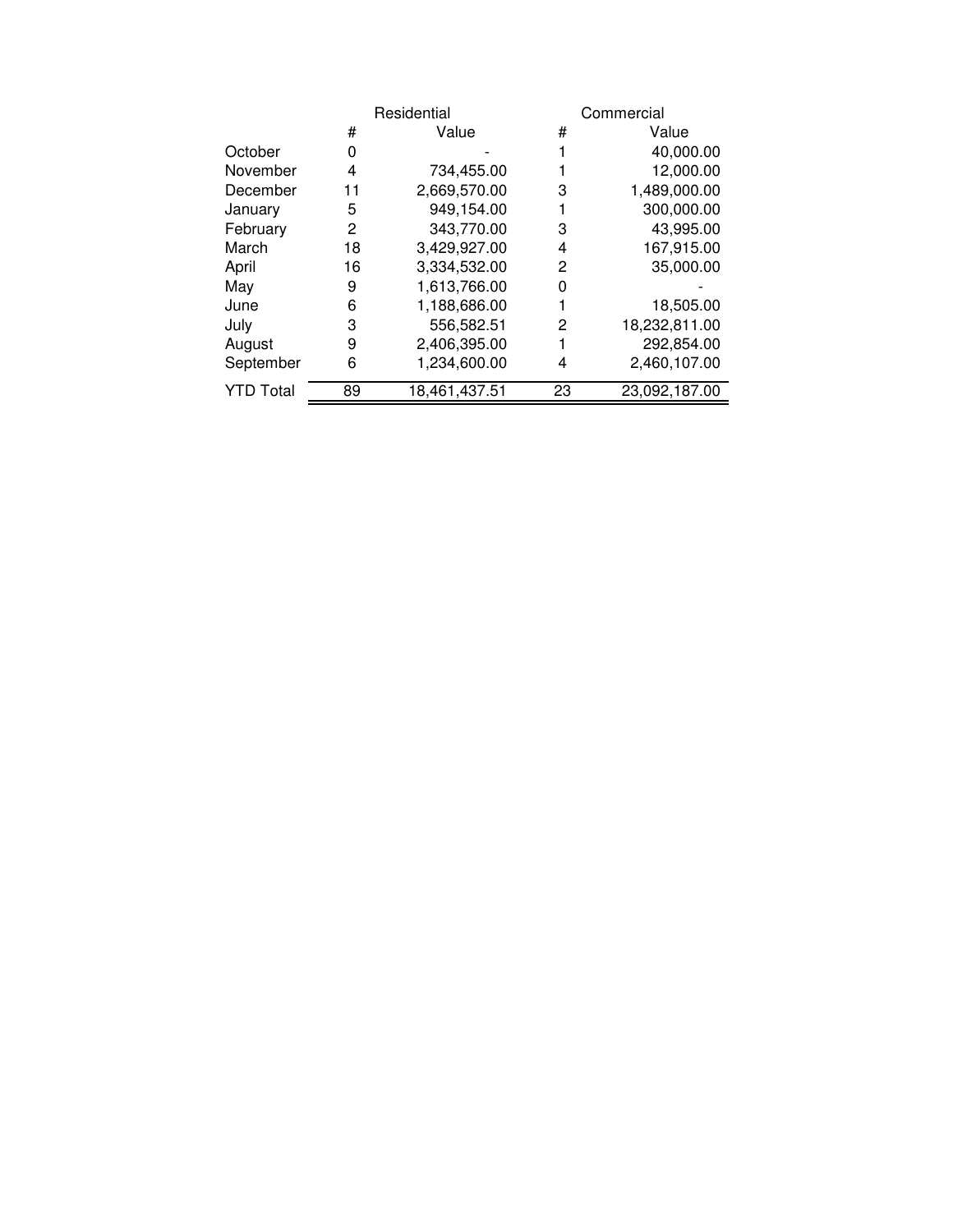

## **Community DevelopmentHome StartsYear Comparisons**

## **FY 2015**

| Year      | Oct | <b>Nov</b> | <b>Dec</b> | Jan | Feb            | <b>March</b> | <b>April</b> | May | June | July | <b>August</b> | Sept | <b>Total</b> |
|-----------|-----|------------|------------|-----|----------------|--------------|--------------|-----|------|------|---------------|------|--------------|
| 2014/2015 | 0   | 4          | 11         | 5   | $\mathbf{2}$   | 18           | 16           | 9   | 6    | 3    | 9             | 6    | 89           |
| 2013/2014 | 18  | 10         | 6          | 15  | 22             | 26           | 8            | 7   | 12   | 5    | 15            | 10   | 154          |
| 2012/2013 | 27  | 19         | 12         | 12  | 24             | 8            | 37           | 23  | 23   | 24   | 24            | 11   | 244          |
| 2011/2012 | 9   | 6          | 5          | 6   | 15             | 10           | 16           | 14  | 14   | 14   | 22            | 9    | 140          |
| 2010/2011 | 13  | 13         | 4          | 8   | 14             | 9            | 17           | 12  | 12   | 8    | 13            | 17   | 140          |
| 2009/2010 | 11  | 18         | 11         | 7   | 22             | 23           | 11           | 10  | 15   | 10   | 16            | 11   | 165          |
| 2008/2009 | 5   |            | 7          | 2   | $\overline{2}$ | 0            | 6            | 11  | 8    | 14   | 9             | 15   | 80           |
| 2007/2008 | 9   | 9          | 3          | 6   | 10             | 10           | 23           | 14  | 10   | 4    | 6             | 7    | 111          |
| 2006/2007 | 29  | 22         | 22         | 25  | 22             | 17           | 23           | 25  | 7    | 18   | 17            | 14   | 241          |
| 2005/2006 | 59  | 36         | 69         | 41  | 56             | 57           | 51           | 68  | 40   | 50   | 51            | 27   | 605          |
| 2004/2005 | 36  | 31         | 41         | 38  | 44             | 78           | 56           | 53  | 51   | 32   | 38            | 38   | 536          |

CITY OF FORNEY \* COMMUNITY DEVELOPMENT

101 E. Aimee Street \* P.O. BOX 826 \* FORNEY, TX 75126

**Office 972-564-7300 \* Fax 972-552-1538**